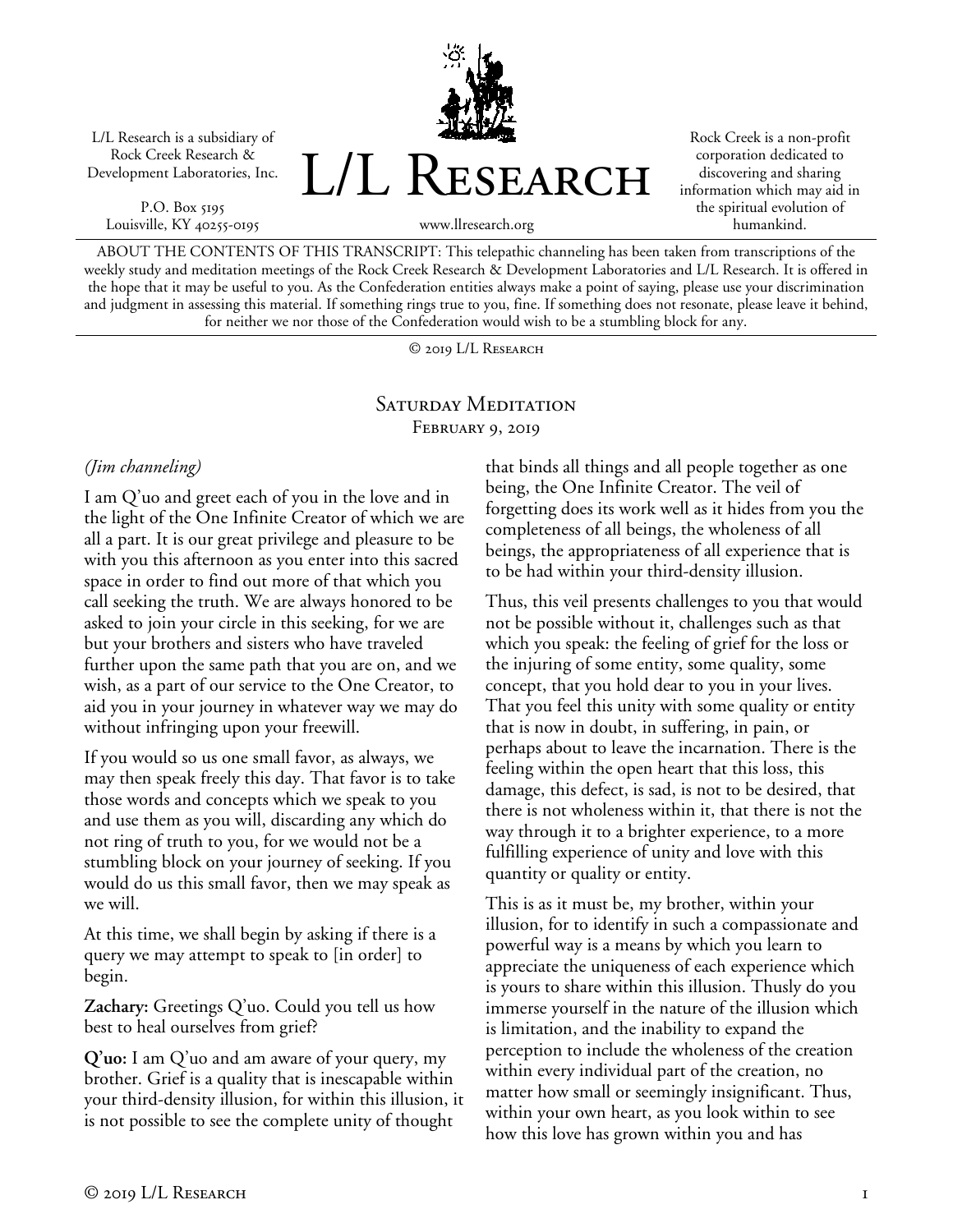identified with that with which you feel grief, you then see that larger view, that panoramic view, the universal view that places each of us and each of our experiences within the love and the light and the unity of the One Infinite Creator. We look beyond the illusion in order to see the extending of each entity and quality into infinity so that there is truly no end to that which seems so limited. There is no true suffering that endures past the limits of this illusion, for beyond this illusion, there is no suffering. In truth, each of us has an identity and experience congruent with infinity, for we are, each of us, a portion of the One Infinite Creator.

Thusly, my brother, we would recommend to you that when you feel grief for any person, thing or concept, you expand your vision of that person, thing or concept until it moves far beyond the limits of this illusion and fills your heart, your mind and your spirit with the truth of the unity of all creation, for in this truth there is no end to any portion of the One Infinite Creator.

Is there another query, my brother?

**Zachary:** Yes, Q'uo. Could you talk about authenticity and self-disclosure as it relates to opening the heart?

**Q'uo:** I am Q'uo and am aware of your query, my brother. The terms "authenticity" and "full disclosure" are indeed quite relevant in the process of opening one's heart, for in order for full disclosure of one's beingness as the One Creator to be able to be felt by the self, the self must know itself in its authenticity. That is to say, the truth of the self is as we have spoken before in the previous query, far more than what seems to be such a limited creature here within the third-density illusion. The authenticity of each seeker of truth is that which is a spark of the great fire of the One Infinite Creator that burns as each sun in the sky seen as stars at night and suns in the day, each entity is intimately connected with the intelligent infinity that is the One Creator with the intelligent energy that is the formation of this universe in which we all live and dwell and have our being.

Thus, as in meditation and in contemplation in an action you discover this authentic self that is you at the heart of your being. You are able to utilize this realization in order to fully disclose the love and the light that is within you, that flow forth freely from

you when you are able to realize who you are in truth, that you are but in this illusion a limited portion of the infinity of yourself that exists beyond all illusion, for authentically you are the love and the light and the unity of the One Infinite Creator. There is nothing else in the universe but these qualities formed in such and such a way in many dimensions of being in order to allow the One Creator to experience itself in ways which are more intense in variety and more pure in quality so that it may know itself more fully through each experience which you, as a portion of it, may have in any density or illusion of this infinite creation in which you dwell.

Is there a further query, my brother?

**Zach:** No thank you, Q'uo.

**Q'uo:** I am Q'uo and we thank you once again, my brother.

Is there another query at this time?

**David:** I have a question, Q'uo. As human beings, sexuality is a strong force that is in our bodies. Is there something to say about the practice of celibacy in directing spiritual sexual energy towards a different end?

**Q'uo:** I am Q'uo and am aware of your query, my brother. The sexual energy, or the intelligent energy or that which has been called prana, moves through each being in a series of stages or steps that may be seen as the energy centers, or the chakras, of the human body. This energy may be utilized in any of a number of fashions and functions for each center of energy or chakra is able to expand the range of expression of this energy so that the entity experiencing this transmission of intelligent energy, may be able to utilize it in its progression towards unity with the One Creator.

However, in some instances, various seeker of truth have found value in becoming what you call celibate—that is, that they chose not to express the sharing of the sexual energies with another in order to be able to utilize this energy as a magnifier, shall we say, of the personal journey of seeking that each is engaged upon in this illusion, and indeed, beyond this illusion, until there is total unification with the One Creator.

However, we find that this type of celibacy as you have called it has its limits, so that there is the need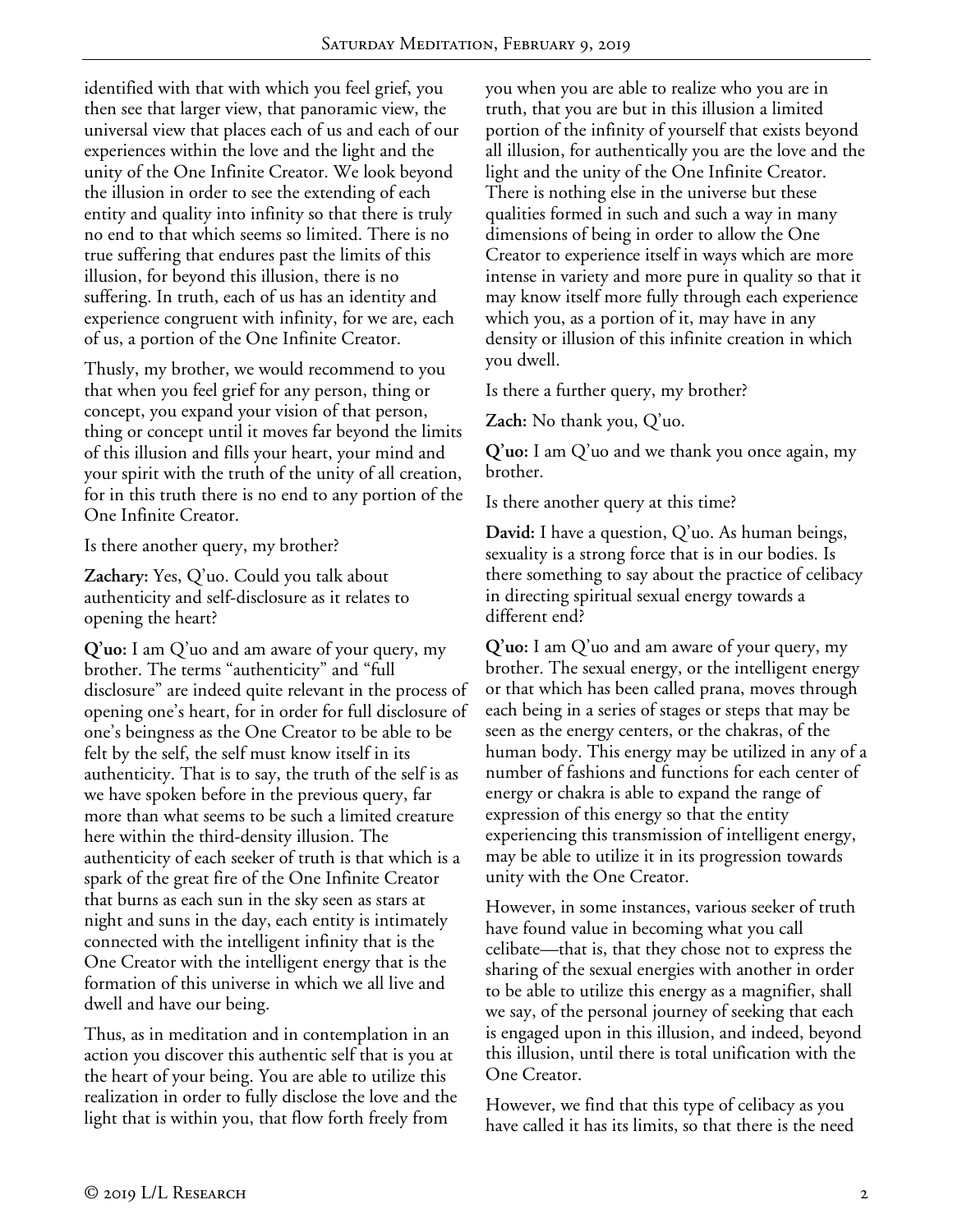for one practicing this celibacy of the sexual energy experience to see the ability of the self to perform both that which is that directed towards another internally, and that which is directed towards the self, also internally, so that one contains both the quality of the other self with whom sexual energy exchanges is not desired, and the qualities of the self, thus becoming two-pronged, shall we say, in the ability to absorb and then transmit, and then absorb again, the sexual energy that is contained within the single being.

This containing of the sexual energy, then, is focused in a manner which seeks to find its fulfillment internally at each energy center or chakra, as the energy moves up the spine in what is called the rising of the Kundalini. This experience of celibacy, then, is that which seeks to realize the exchanging of energies with another in a manner in which the self and the One Creator are the two entities so experiencing the exchanging of sexual energy. This is a practice which takes a great deal of discipline, and a use over a prolonged period of time in order to realize that which is of a dual nature in most cases.

Thus, the celibate seeker of truth is able to achieve the same result as the seeker that partakes in the sexual energy transmission with another being, the mated partner in most cases. These types of sharing of sexual energy have, as the basic goal, the rising of the kundalini so that the intelligent energy from the sun bodies that enters through the base chakra may eventually mate with the energies of the Creator which exist within each entity within the violet-ray chakra, or the Polaris of the self, as those of Ra have called it.

Thus, whether one is celibate or not, there is the joining of these energies and the rising of the Kundalini so that there is a manifestation of unification that eventually allows the seeker of truth to be able to contact Intelligent Infinity, or the One Infinite Creator within the violet-ray energy center, and feel the sacred nature of this eventual union of the two energies.

Is there a further query, my brother?

**David**: No, thank you, Q'uo.

**Q'uo:** I am Q'uo, and we thank you, my brother.

Is there another query at this time?

**Fox:** Q'uo, I have a follow-up to that one. Would you please share some on how our breath helps us recharge prana and any specific ways that we can use our breath to make that more efficient?

**Q'uo:** I am Q'uo and am aware of your query, my sister. Indeed, breath is life and life is breath, for each is a basic portion of the One Infinite Creator. Contained within your breath is the essence of life, for as the body is energized by the prana, or intelligent energy of the One Creator, the breath is the expression of that intelligent energy in the mundane world so that the mind, the body, and the spirit, my have its beingness as an entity within the third-density illusion.

The breath that you inhale and exhale on a daily basis is a living portion of the One Creator that gives life to you and moves life through you, for the breath contains the vitality of all beingness that is created by the One Creator in the infinite creation. Thus, as you breathe, you inculcate or infuse your entire being, from your body, your mind and your spirit with the vitality which is of the One Creator. Thusly, as you breath more and more deeply, perhaps holding that breath at the exhale and the inhale, until you feel a natural release to again enter into the rhythm of the intake and excellation of the breath, you may begin to feel an activation of the indigo and violet ray energy centers so that as you begin to participate in the rhythm of the breathing and the holding of the breath and the releasing of the breath, you are allowing the life-giving forces within the breath to infuse or imbue your body with energy that is intelligent and which invigorates each cell of your body to be able to do its work more and more efficiently, thus allowing the body itself to become more enlivened and to partake in the vitality of the One Creator more fully as you rhythmically inhale, hold the breath, exhale, hold the breath, and so forth.

This type of breathing is also enhanced by the focusing of the inner eye upon the brow chakra so that the magical nature of the indigo ray energy center may be able to help you create what you would call changes in your own consciousness, so that you become more and more aware of the One in each portion of your experience as you carry with you a more and more vital expression of that One within your mind, within your body, and within your spirit. Thusly, so imbued with life, you are able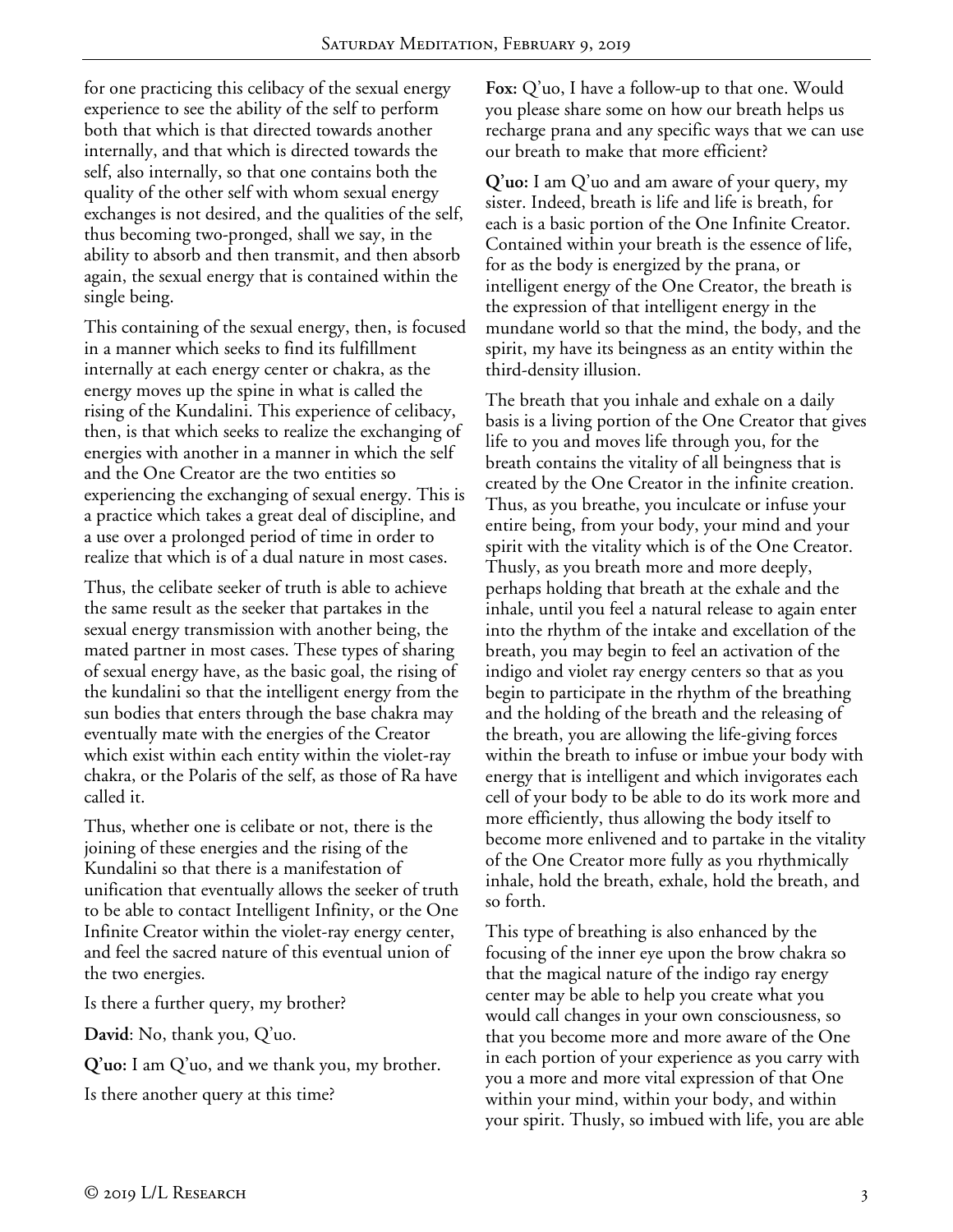to perceive more clearly that which is the One Creator about you in every form and feature of the third-density illusion.

Is there a further query, my sister?

**Fox:** No, thank you so much, Q'uo.

**Q'uo:** I am Q'uo and we thank you, my sister.

Is there another query at this time?

**Zachary:** I have a follow-up question, Q'uo. This was regarding David's previous question on celibacy. Is developing the two prongs at each energy center a matter of balancing the masculine and feminine principles in oneself?

**Q'uo:** I am Q'uo and am aware of your query, my brother. This is precisely correct, my brother, for within each being exists the completeness of the Creator—both that which is masculine, that which reaches, and that which is feminine, that which awaits the reaching. Each entity is a combination of both these forces or features of the nature of creation, for all of creation is held in place, shall we say, by the polarized charges of the positive and the negative, the male and the female. Thus, the entity which is able to harness the balanced mating of these two qualities within its own being, is able to raise its center of consciousness from one chakra, or energy center, to another through the efficient processing of the catalyst of the daily round of activities that accumulate according to the activation and balance of each energy center.

Thus, as these qualities of male and female begin to be expressed in a balanced fashion within each energy center, then each center is activated and balanced and able to channel the intelligent energy of the One Creator more efficiently as it continues to expand its awareness of catalyst to each ascending energy center. Thusly, each seeker of truth becomes able to utilize any catalyst which comes before its notice in higher and higher levels of expression, so that eventually the realization of the One takes place within the seeker of truth's indigo and violet ray energy centers.

Is there a further query, my brother?

**Zachary:** Yes, Q'uo. Might bisexuality be a consequence of this balancing of masculine and feminine rising the Kundalini?

**Q'uo:** I am Q'uo and am aware of your query. My brother, you are once again correct, for as an entity is able to interiorize this process of the balancing of the male and the female qualities within its own being, it is possible either to share these energy exchanges with another, with a mate, shall we say, or to interiorize these balancing of the energies within the self, and become, what you would call the bisexual entity, able to experience certain features of the intelligent energy moving through its own being in a manner which accelerates personal growth through the energy centers, so that eventual unity with the One is achieved. This is done, as you are aware, most usually in the mated relationship, for it is easier, shall we say for entities to utilize the mated relationship in order to process catalyst that each entity encounters in its own daily round of activities.

However, throughout all ages of seeking there have been many who have been able to make use of the balancing of the male and female portions of their own being in a singular sense so that the solitude becomes that which is utilized within the personal seeking of such an entity.

Is there a further query, my brother?

**Zachary:** No, thank you, Q'uo.

**Q'uo:** I am Q'uo and again we thank you, my brother.

We would ask if there would be one final query at this time?

**Austin:** Q'uo, to seek some clarification of the response that you just gave: I might be misinterpreting, but it sounded as though you were referring to what I would understand as asexuality, in which a person does not seek any sexual partners, versus bisexuality, which is a person who would find themselves sexually attracted to both male and female partners. Could you clarify?

**Q'uo:** I am Q'uo and am aware of your query, my brother. It was our intention to attempt to combine both that which you call the bisexuality, with that which you call the asexuality. However, it was unclear in our response as to our intention in this direction. The bisexual entity then, would be able to utilize the male and female qualities within its own being in order to find the balance that is usually achieved in the mated relationship with another. The asexual being, however, is that which contains